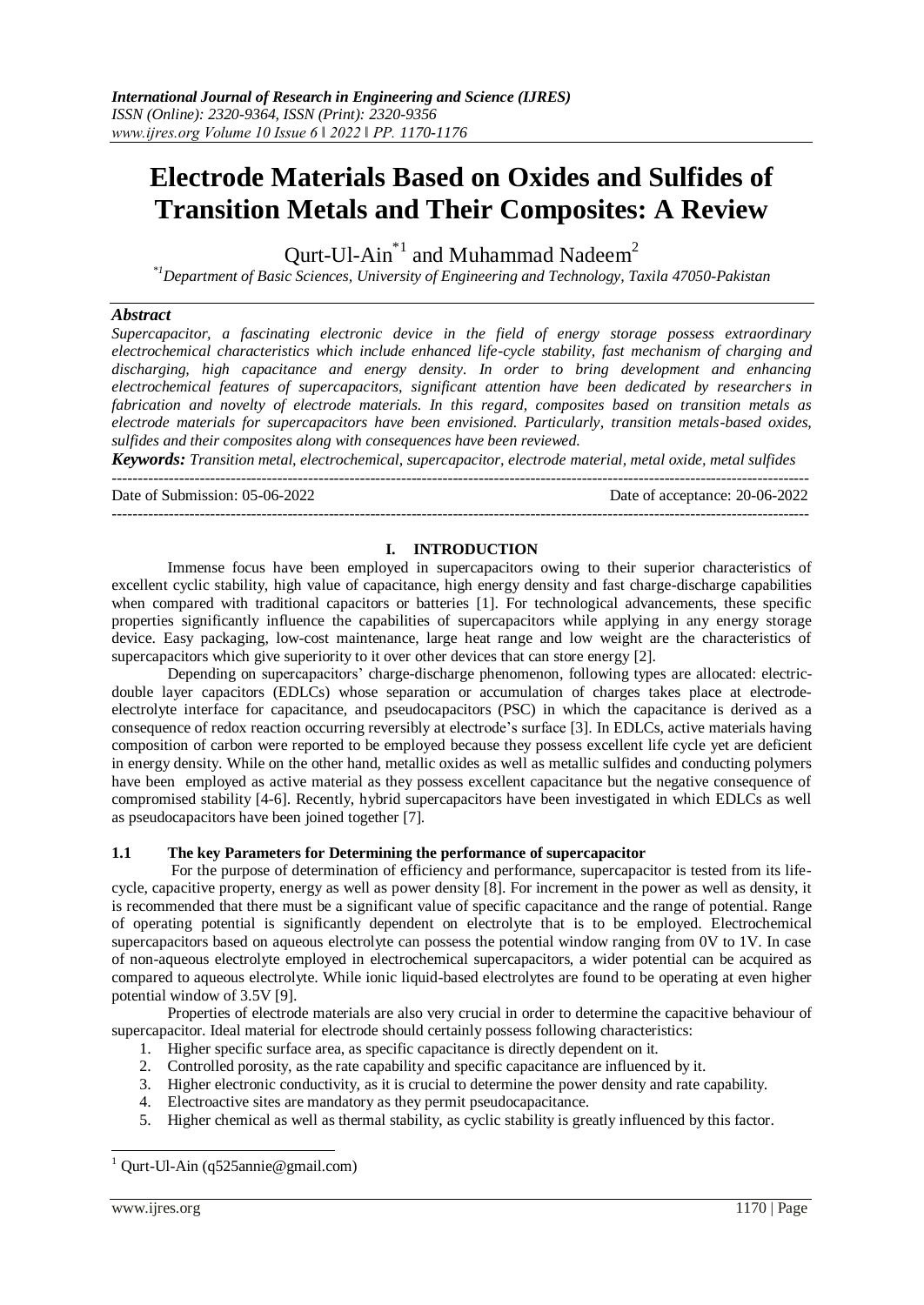

**Figure 1: key Parameters for Determining the Performance of a Supercapacitor**

## **II. TRANSITION MATEL-BASED ELECTRODE MATERIALS**

Due to the possession of unique and extraordinary physical as well as chemical properties, various nanomaterials have been found to be an appropriate candidate for their applicability in fields of energy storage e.g. supercapacitors [\[10\]](#page-4-7). In present review, electrode materials based on oxides and sulfides of transition metals and their composites are comprehensively discussed. In order to meet the technological advancement, their properties, modification and developmental works are also reviewed.

## **2.1 Metallic Oxides-Based Electrodes**

Metallic oxide are to be utilized for various applications of energy storage, specifically as materials for fabrication of electrodes of supercapacitors having characteristics of environmental friendly, cost-effective as well as highly capacitive behaviour [\[11-17\]](#page-4-8). While fabricating metallic oxides, various strategies e.g., formation of nanoarchitectures, joining composites of oxides with numerous oxidation states and more than one metallic oxide composites make them capable for application in electrochemical storage devices partaking elevated energy and power density as advanced electrode material.

Various oxides metals e.g., Mn, Ni, Co, Fe**,** etc. having pseudocapacitive characteristic have been extensively studied owing to their superior characteristics of cost effectiveness, reversible faradaic redox reaction and higher theoretical capacitances and thus they get excel in the perspective of specific capacitance over carbon-based materials [\[14,](#page-4-9) [18-29\]](#page-4-10). There are some more transition metal oxides in which faradaic behaviour is observed in their charge storage mechanism and they are:  $RuO<sub>2</sub>, Co<sub>3</sub>O<sub>4</sub>, Fe<sub>3</sub>O<sub>4</sub>, NiO, MnO<sub>2</sub>, IrO<sub>2</sub>,$ CuO and  $V_2O_5$  [\[30,](#page-5-0) [31\]](#page-5-1).

## **2.1.1 Binary Transition Metal Oxides-based Electrodes**

Despite of exhibiting outstanding electrochemical performance, metal oxides are reported to be inferior in electrical conductivity and rate capability. Multiple studies reveal that in various bimetallic oxides, good electrical conductivity, higher thermal and mechanical stability together with active sites aimed at redox activity lead to higher specific capacitance of them when compared to their corresponding single metallic oxides [\[32-](#page-5-2) [40\]](#page-5-2). Similarly, binary metallic oxides like, NiCo<sub>2</sub>O<sub>4</sub> expose much developed electrical conduction than that of the oxides of cobalt and nickel. In case of  $FeCo<sub>2</sub>O<sub>4</sub>$ , it also exhibits extraordinary electrochemical activity as both cobalt and iron exhibit good electrochemical performance and this delivers extra functioning sites for redox activity than their corresponding single counterparts [\[22\]](#page-4-11).

## **2.1.2 Mixed-Transition Metal Oxides-Based Electrodes**

In order to achieve high performance of supercapacitors, another idea that is gaining significant attention is that of the fabrication of electrodes based on mixed metal oxides by incorporating a number of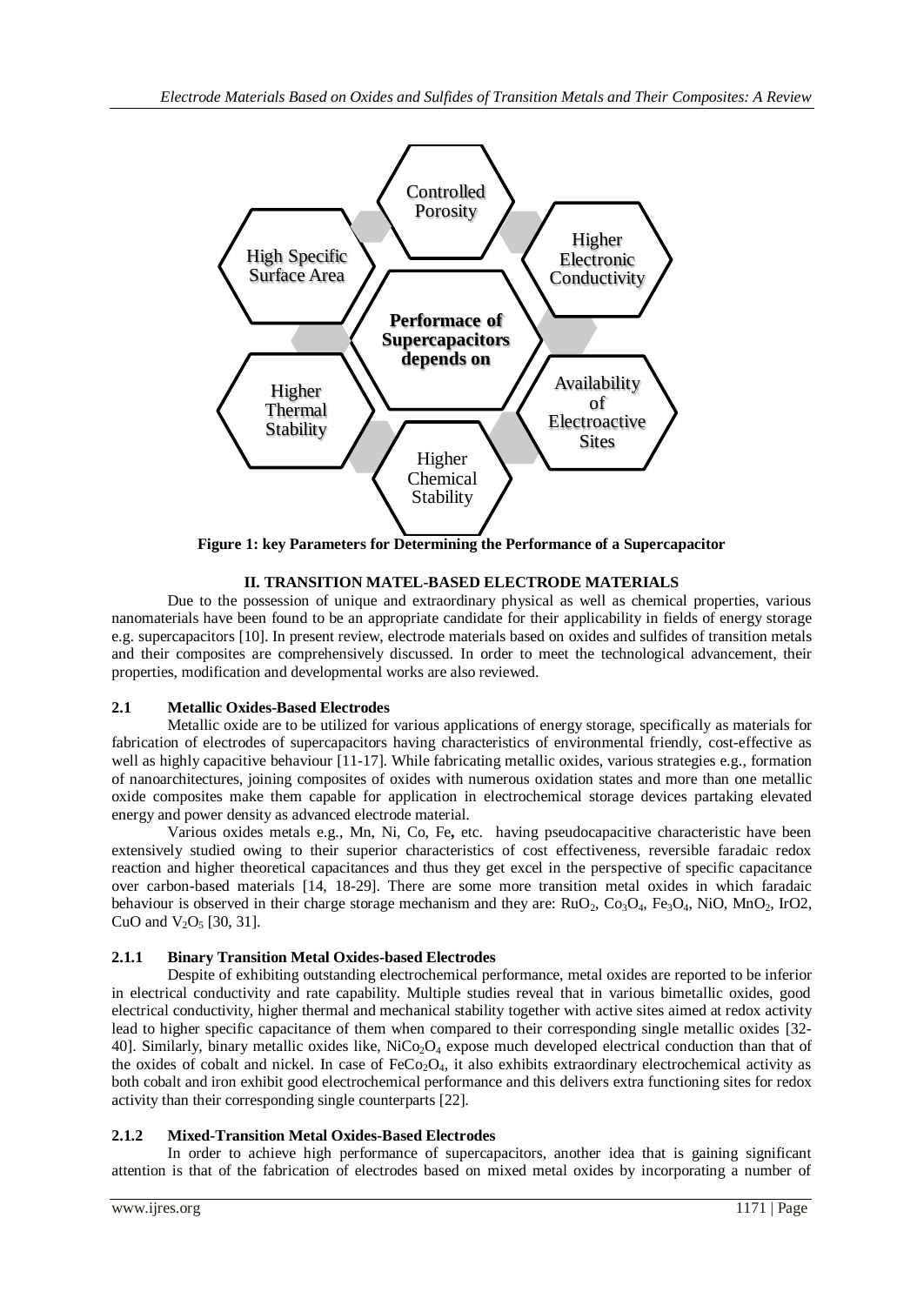functionalities in organic framework of metals (MOF) and developing high surface area and some of them are: as  $ZnO@ZnCo<sub>2</sub>O<sub>4</sub>$ , CuO@NiO, Fe<sub>2</sub>O<sub>3</sub>/Co<sub>3</sub>O<sub>4</sub>, NiFe<sub>2</sub>O<sub>4</sub>/Fe<sub>2</sub>O<sub>3</sub>, Fe<sub>2</sub>O<sub>3</sub>@TiO<sub>2</sub>, Co<sub>3</sub>O<sub>4</sub>/NiCo<sub>2</sub>O<sub>4</sub>, , Co<sub>3</sub>O<sub>4</sub>/ZnFe<sub>2</sub>O<sub>4</sub>,  $Cu/Cu_2O@TiO_2$ , ZnO/ZnFe<sub>2</sub>O<sub>4</sub>, NiO@ZnO, ZnO@Co<sub>3</sub>O<sub>4</sub>, Fe<sub>2</sub>O<sub>3</sub>/NiCo<sub>2</sub>O<sub>4</sub>, and CuO/Cu<sub>2</sub>O [\[41-55\]](#page-5-3).



**Figure 2: Numerous Electrode Materials of Metallic Oxides**

## **2.1.3 Metallic Hydroxides-based Electrodes**

Further, transition metal hydroxides-based electrodes like  $Ni(OH)_2$ ,  $Co(OH)_2$  etc. are likewise playing significant role in enhancing the capacitance of supercapacitors, as in between their layers, there is enough space, and they also impart their role in redox reactions. Although higher charge storage is offered by transition metal hydroxides as compared to their corresponding metal oxides, but they still have lesser electronic conductivity as compared to their corresponding oxides. As compared to their corresponding oxides, lower structure stability is exhibited by transition metal hydroxides, as a consequence of which they offer decreased cycling stability. However, multiple strategies are found applicable in order to minimize this limitation and enhance the cycling performance such as layered engineering of transition metal hydroxides by utilizing the cation and anion doping process [\[56\]](#page-5-4).

Despite of exhibiting satisfactory electrochemical characteristics, transition metal oxides still possess limited conductivity and thus offering decreased rate capability. So, practically capacitances of metal oxides differ much from theoretical assumptions because they are intrinsically deficient in electronic and ionic conductivities[\[57\]](#page-5-5). In order to adjust the nanostructure of metal oxides, some significant strategies are employed which include, incorporation of metallic oxides into substrate which are conducting, fixing of metals with the intention of boosting the conductivity plus redox reaction and linking transition metal oxides composites with various oxidation states etc. [\[15,](#page-4-12) [56,](#page-5-4) [58-60\]](#page-5-6).

## **2.2 Transition Metal Sulfide-based Electrode Materials**

Other potential materials utilized for fabrication of electrodes for energy storage applications are transition meta sulfides and they are CoS, MoS, FeS, NiS, MnS etc., and they own extraordinary electrochemical characteristics [\[61\]](#page-6-0). Transition metal sulfides are found to have much superior electrochemical properties that that of electrochemical characteristics of transition metal oxides and these characteristics are attributed to the existence of sulfur in transition metal sulfides instead of oxygen atom. Electron transfer process is much easier and facilitated by inferior electronegativity in sulfur atom in structure of sulfides of metals. Hence, more flexibility is introduced in the fabrication of nanomaterials due to the replacement of oxygen with sulfur [\[62\]](#page-6-1).

Supercapacitors besides Lithium-ion batteries are the arenas of research in which transition metal sulfides consume tremendous concentration be indebted to distinctive characteristics of them for instance, unique optical along with electric properties and these properties are significantly enhanced when nanocomposite structures are prepared by combining other materials [\[63\]](#page-6-2). Excellent electrical conductivity, good redox activity, significantly high specific capacitance, low electronegativity of sulfur in them and unique structure of crystal lattice are the distinctive properties due to which transition metal sulfides exhibit excellent electrochemical characteristics and are emerging electrode materials [\[64\]](#page-6-3). These extraordinary electrochemical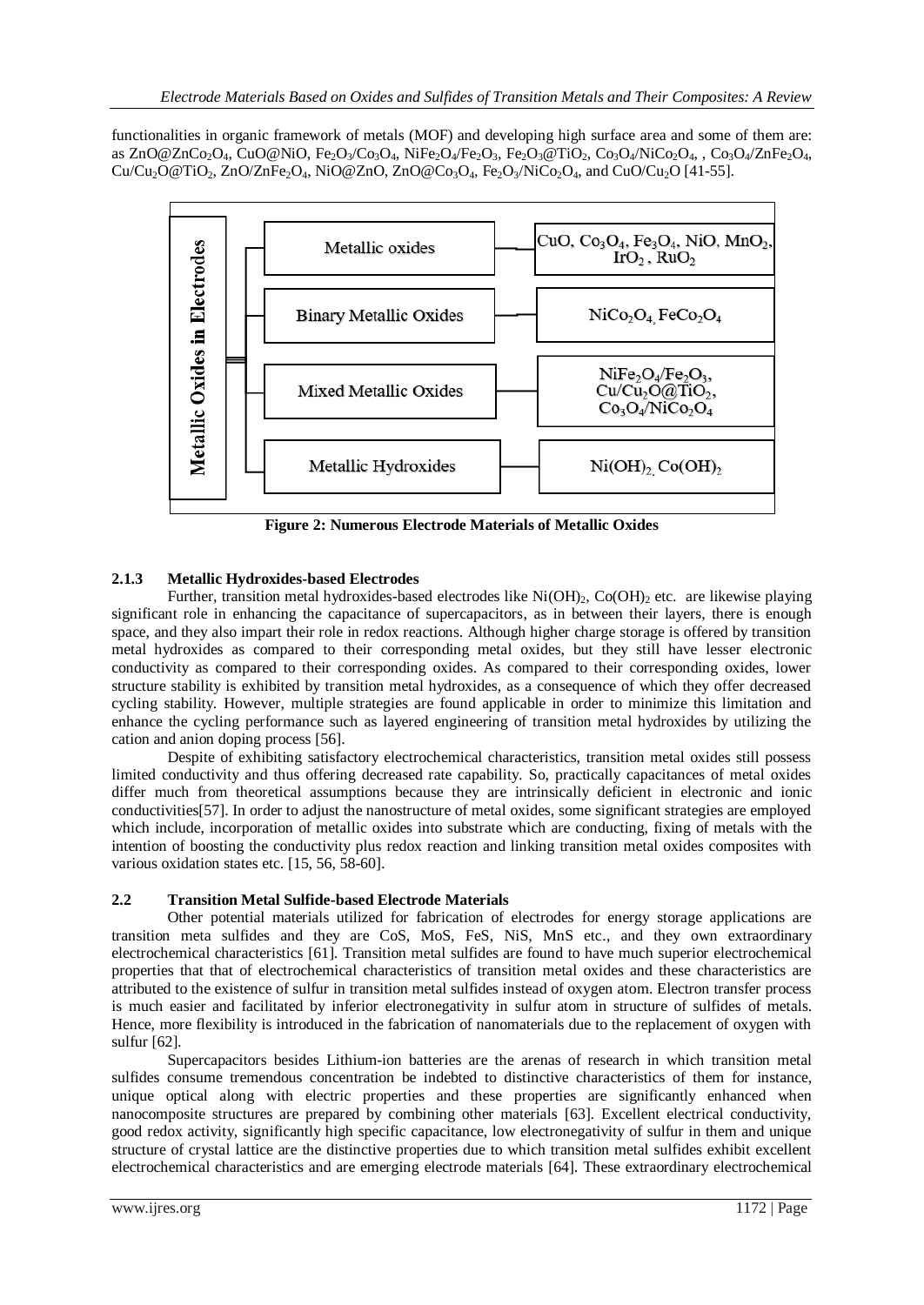features of transition metal sulfides generally belong to their particular structure with outstanding morphology of surface in terms of uniqueness in shapes like nanowires, nanorods, hierarchical etc. Extensively studied pseudocapacitive materials called transition metal sulfides also possess the efficiency of supplying high energy density [\[65-71\]](#page-6-4).

## **2.2.1 Binary Metallic Sulfides as Materials for Electrodes along with their Composites**

From corresponding metallic oxide or metal hydroxide precursors, a number of metal sulfides have been reproduced hydrothermally processed through bartering anion, who follows Kirkendall mechanism in which effective growth of tunable morphologies like nanotubes, nanowires, nanosheets and nanoparticles [\[14,](#page-4-9) [72-76\]](#page-6-5). NiCoS nanosheets arrays arranged over carbon cloth is reported by Liu T et. al. as electrodes for supercapacitor application. Uniqueness in structure of this composite electrode material displays grander electrochemical activity attributable to accessibility of plentiful dynamic sites for reaction.

Binary transition metal sulfides involve their various composites along with various other materials like Oxides, sulfides and hydroxides etc. [\[77-81\]](#page-6-6). The sulfides, oxides and hydroxide which contribute towards composition of a nanocomposite with transition metal sulfides provide supplementary functioning sites for electrochemical redox reactivity so as for the expansion of rate performance and capacity. For the purpose of electrochemical energy storage, a lot of exertions have stood employed concerning the fabrication of mixtures based on binary metallic sulfides [\[82\]](#page-6-7). MoO2/MoS2, SnS2–SnO2, NiCo2S4@NiO, SnNi2S4, ZnS/MnS, CuS/MnS and CuWS/Ni are some more examples of synthesized materials founded on binary metallic sulfides composites intended for electrode material [\[83-90\]](#page-6-8).



**Figure 3: Metallic Sulfides as Materials for Electrode** 

Some major drawbacks of metal sulfides include the inadequate interlayer spacing in the encrusted material of transition metal sulfides that obstructs the transference of charge and applies constraints in the marketable application. Synthesizing composite of metal sulfides with Mxene and metal organic framework is great idea in order to minimize this drawback and enhance the interlayer spacing. Narrow band gap of transition metal sulfides and performing faradaic redox reaction while charging and discharging process results in the low potential window, short life cycle stability and energy density. This issue can also be addressed by utilizing anions with greater ionic polarizability so that metal sulfides may exhibit faster ionic diffusivity [\[90\]](#page-6-9).

## **III. CONCLUSION**

In this review, the oxides and sulfides of numerous metals applied in electrodes fabrication and their variation in application of supercapacitor have been comprehensively discussed. Electrode constituents built on metallic oxides in addition to their consequences have been reviewed. They were found as auspicious electrode resources owed to their possessions of cost effectiveness, reversible faradaic redox reaction and high theoretical capacitance, and specifically in terms of capacitance, they are preferred over carbon-based electrode materials. Despite of all these characteristics, as they lack in electrical conductivity intrinsically, still there application and utilization for commercial purposes are limited. To overcome this hurdle, binary metallic oxides, mixed-metallic oxides plus metallic hydroxides-based nanomaterials and various nanocomposites of them have also been investigated by many researchers and some of them are reviewed here. Transition metallic sulfides also were studied generally and explored for electrodes fabrication intended for utilization as supercapacitor applications. Existence of sulfur and its low electronegativity in metal sulfides makes them superior over metal oxides-based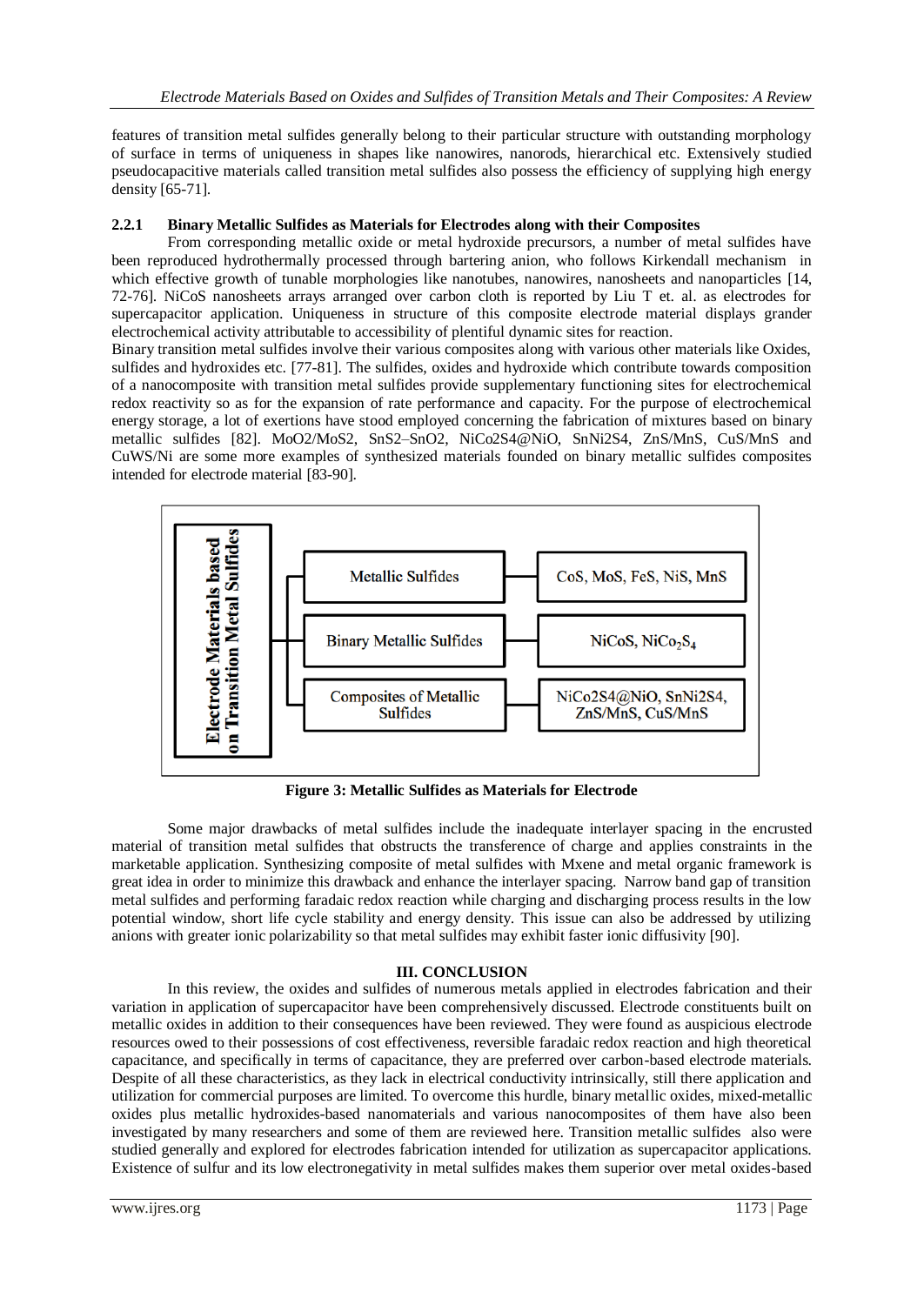electrode materials as metal sulfides possess some distinctive characteristics like good electrical conductivity, excellent redox activity, significantly high specific capacitance and unique structure of crystal lattice. Binary metal sulfides and their composites along with characteristics have also been reviewed.

#### **REFERENCES**

- <span id="page-4-0"></span>[1] Y. Wang, J. Chen, J. Cao, Y. Liu, Y. Zhou, J.-H. Ouyang, and D. Jia, "Graphene/carbon black hybrid film for flexible and high rate performance supercapacitor," Journal of Power Sources, vol. 271, pp. 269-277, 2014.
- <span id="page-4-1"></span>[2] Y. Wang, Z. Shi, Y. Huang, Y. Ma, C. Wang, M. Chen, and Y. Chen, "Supercapacitor devices based on graphene materials," The Journal of Physical Chemistry C, vol. 113, pp. 13103-13107, 2009.
- <span id="page-4-2"></span>[3] S.-E. Chun, B. Evanko, X. Wang, D. Vonlanthen, X. Ji, G. D. Stucky, and S. W. Boettcher, "Design of aqueous redox-enhanced electrochemical capacitors with high specific energies and slow self-discharge," Nature communications, vol. 6, pp. 1-10, 2015.
- <span id="page-4-3"></span>[4] G. A. Snook, P. Kao, and A. S. Best, "Conducting-polymer-based supercapacitor devices and electrodes," Journal of Power Sources, vol. 196, pp. 1-12, 2011.
- [5] Y. Zhu, S. Murali, M. D. Stoller, K. Ganesh, W. Cai, P. J. Ferreira, A. Pirkle, R. M. Wallace, K. A. Cychosz, and M. Thommes, "Carbon-based supercapacitors produced by activation of graphene," science, vol. 332, pp. 1537-1541, 2011.
- [6] D. Qu, L. Wang, D. Zheng, L. Xiao, B. Deng, and D. Qu, "An asymmetric supercapacitor with highly dispersed nano-Bi2O3 and active carbon electrodes," Journal of Power Sources, vol. 269, pp. 129-135, 2014.
- <span id="page-4-4"></span>[7] R. Barik and P. P. Ingole, "Challenges and prospects of metal sulfide materials for supercapacitors," Current Opinion in Electrochemistry, vol. 21, pp. 327-334, 2020.
- <span id="page-4-5"></span>[8] M. D. Stoller and R. S. Ruoff, "Best practice methods for determining an electrode material's performance for ultracapacitors," Energy & Environmental Science, vol. 3, pp. 1294-1301, 2010.
- <span id="page-4-6"></span>[9] A. Balducci, R. Dugas, P.-L. Taberna, P. Simon, D. Plee, M. Mastragostino, and S. Passerini, "High temperature carbon–carbon supercapacitor using ionic liquid as electrolyte," Journal of Power Sources, vol. 165, pp. 922-927, 2007.
- <span id="page-4-7"></span>[10] S. Saha, P. Samanta, N. C. Murmu, and T. Kuila, "A review on the heterostructure nanomaterials for supercapacitor application," Journal of Energy Storage, vol. 17, pp. 181-202, 2018.
- <span id="page-4-8"></span>[11] M. R. Lukatskaya, B. Dunn, and Y. Gogotsi, "Multidimensional materials and device architectures for future hybrid energy storage," Nature communications, vol. 7, pp. 1-13, 2016.
- [12] A. S. Arico, P. Bruce, B. Scrosati, J.-M. Tarascon, and W. Van Schalkwijk, "Nanostructured materials for advanced energy conversion and storage devices," Materials for sustainable energy: a collection of peer-reviewed research and review articles from Nature Publishing Group, pp. 148-159, 2011.
- [13] V. Augustyn, P. Simon, and B. Dunn, "Pseudocapacitive oxide materials for high-rate electrochemical energy storage," Energy & Environmental Science, vol. 7, pp. 1597-1614, 2014.
- <span id="page-4-9"></span>[14] M. Cui and X. Meng, "Overview of transition metal-based composite materials for supercapacitor electrodes," Nanoscale Advances, vol. 2, pp. 5516-5528, 2020.
- <span id="page-4-12"></span>[15] S. Liu, K. San Hui, K. N. Hui, J. M. Yun, and K. H. Kim, "Vertically stacked bilayer CuCo 2 O 4/MnCo 2 O 4 heterostructures on functionalized graphite paper for high-performance electrochemical capacitors," Journal of Materials Chemistry A, vol. 4, pp. 8061-8071, 2016.
- [16] C. N. Chervin, R. H. DeBlock, J. F. Parker, B. M. Hudak, N. L. Skeele, J. S. Ko, D. R. Rolison, and J. W. Long, "Enhancing Liion capacity and rate capability in cation-defective vanadium ferrite aerogels via aluminum substitution," RSC Advances, vol. 11, pp. 14495-14503, 2021.
- [17] Y. Huang, L. Quan, T. Liu, Q. Chen, D. Cai, and H. Zhan, "Construction of MOF-derived hollow Ni–Zn–Co–S nanosword arrays as binder-free electrodes for asymmetric supercapacitors with high energy density," Nanoscale, vol. 10, pp. 14171-14181, 2018.
- <span id="page-4-10"></span>[18] R. A. Patil, C.-P. Chang, R. S. Devan, Y. Liou, and Y.-R. Ma, "Impact of nanosize on supercapacitance: study of 1D nanorods and 2D thin-films of nickel oxide," ACS Applied Materials & Interfaces, vol. 8, pp. 9872-9880, 2016.
- [19] H. Liang, J. Lin, H. Jia, S. Chen, J. Qi, J. Cao, T. Lin, W. Fei, and J. Feng, "Hierarchical NiCo-LDH/NiCoP@ NiMn-LDH hybrid electrodes on carbon cloth for excellent supercapacitors," Journal of Materials Chemistry A, vol. 6, pp. 15040-15046, 2018.
- [20] Y. Zhao, H. Dong, X. He, J. Yu, R. Chen, Q. Liu, J. Liu, H. Zhang, R. Li, and J. Wang, "Design of 2D mesoporous Zn/Co-based metal-organic frameworks as a flexible electrode for energy storage and conversion," Journal of Power Sources, vol. 438, p. 227057, 2019.
- [21] K. A. Owusu, L. Qu, J. Li, Z. Wang, K. Zhao, C. Yang, K. M. Hercule, C. Lin, C. Shi, and Q. Wei, "Low-crystalline iron oxide hydroxide nanoparticle anode for high-performance supercapacitors," Nature communications, vol. 8, pp. 1-11, 2017.
- <span id="page-4-11"></span>[22] K. Wasiński, M. Walkowiak, P. Półrolniczak, and G. Lota, "Capacitance of Fe3O4/rGO nanocomposites in an aqueous hybrid electrochemical storage device," Journal of Power Sources, vol. 293, pp. 42-50, 2015.
- [23] Q. Xia, T. Xia, M. Dai, X. Wu, and Y. Zhao, "A facile synthetic protocol of α-Fe 2 O 3@ FeS 2 nanocrystals for advanced electrochemical capacitors," CrystEngComm, vol. 23, pp. 2432-2438, 2021.
- [24] O. Ghodbane, J.-L. Pascal, and F. Favier, "Microstructural effects on charge-storage properties in MnO2-based electrochemical supercapacitors," ACS Applied Materials & Interfaces, vol. 1, pp. 1130-1139, 2009.
- [25] J. Xu, Y. Sun, M. Lu, L. Wang, J. Zhang, J. Qian, and X. Liu, "Fabrication of hierarchical MnMoO4· H2O@ MnO2 core-shell nanosheet arrays on nickel foam as an advanced electrode for asymmetric supercapacitors," Chemical Engineering Journal, vol. 334, pp. 1466-1476, 2018.
- [26] H. Gu, Y. Zeng, S. Wan, S. Zhang, Q. Zhong, and Y. Bu, "A well-controlled three-dimensional tree-like core–shell structured electrode for flexible all-solid-state supercapacitors with favorable mechanical and electrochemical durability," Journal of Materials Chemistry A, vol. 9, pp. 16099-16107, 2021.
- [27] Z.-S. Wu, G. Zhou, L.-C. Yin, W. Ren, F. Li, and H.-M. Cheng, "Graphene/metal oxide composite electrode materials for energy storage," Nano Energy, vol. 1, pp. 107-131, 2012.
- [28] R. Bi, C. Zeng, H. Huang, X. Wang, and L. Zhang, "Metal–organic frameworks derived hollow NiS 2 spheres encased in graphene layers for enhanced sodium-ion storage," Journal of Materials Chemistry A, vol. 6, pp. 14077-14082, 2018.
- [29] R. R. Kapaev, F. A. Obrezkov, K. J. Stevenson, and P. A. Troshin, "Metal-ion batteries meet supercapacitors: high capacity and high rate capability rechargeable batteries with organic cathodes and a Na/K alloy anode," Chemical Communications, vol. 55, pp. 11758-11761, 2019.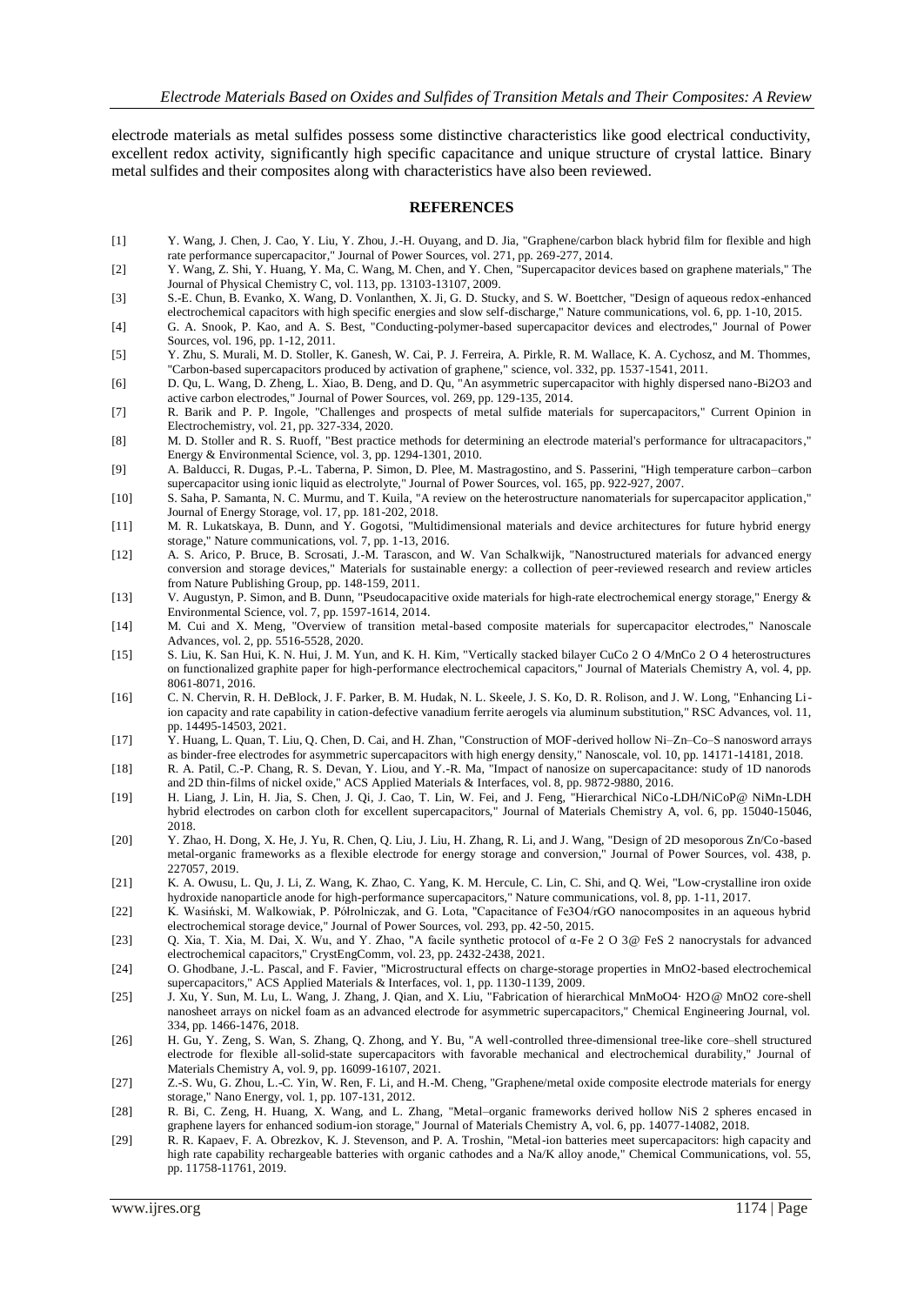- <span id="page-5-0"></span>[30] Y. Zhang, Q. Ma, K. Feng, J. Guo, X. Wei, Y. Shao, J. Zhuang, and T. Lin, "Effects of microstructure and electrochemical properties of Ti/IrO2–SnO2–Ta2O5 as anodes on binder-free asymmetric supercapacitors with Ti/RuO2–NiO as cathodes," Ceramics International, vol. 46, pp. 17640-17650, 2020.
- <span id="page-5-1"></span>[31] B. E. Conway, "Transition from "supercapacitor" to "battery" behavior in electrochemical energy storage," Journal of the Electrochemical Society, vol. 138, p. 1539, 1991.
- <span id="page-5-2"></span>[32] B. Liu, B. Liu, Q. Wang, X. Wang, Q. Xiang, D. Chen, and G. Shen, "New energy storage option: toward ZnCo2O4 nanorods/nickel foam architectures for high-performance supercapacitors," ACS Applied Materials & Interfaces, vol. 5, pp. 10011-10017, 2013.
- [33] P. Ren, Z. Wang, B. Liu, Y. Lu, Z. Jin, L. Zhang, L. Li, X. Li, and C. Wang, "Highly dispersible hollow nanospheres organized by ultra-small ZnFe2O4 subunits with enhanced lithium storage properties," Journal of Alloys and Compounds, vol. 812, p. 152014, 2020.
- [34] Q. Zhou, J. Xing, Y. Gao, X. Lv, Y. He, Z. Guo, and Y. Li, "Ordered assembly of NiCo2O4 multiple hierarchical structures for high-performance pseudocapacitors," ACS Applied Materials & Interfaces, vol. 6, pp. 11394-11402, 2014.
- [35] X. Gao, J. Bi, W. Wang, H. Liu, Y. Chen, X. Hao, X. Sun, and R. Liu, "Morphology-controllable synthesis of NiFe2O4 growing on graphene nanosheets as advanced electrode material for high performance supercapacitors," Journal of Alloys and Compounds, vol. 826, p. 154088, 2020.
- [36] X. Hou, X. Wang, B. Liu, Q. Wang, T. Luo, D. Chen, and G. Shen, "Hierarchical MnCo 2 O 4 nanosheet arrays/carbon cloths as integrated anodes for lithium-ion batteries with improved performance," Nanoscale, vol. 6, pp. 8858-8864, 2014.
- [37] F. H. Hsu, S. Y. Hsu, C. W. Pao, J. L. Chen, C. L. Chen, J. M. Chen, and K. T. Lu, "Electrochemical properties and mechanism of CoMoO 4@ NiWO 4 core–shell nanoplates for high-performance supercapacitor electrode application studied via in situ Xray absorption spectroscopy," Nanoscale, vol. 12, pp. 13388-13397, 2020.
- [38] H. Tong, Q. Meng, J. Liu, T. Li, D. Gong, J. Xiao, L. Shen, T. Zhang, D. Bing, and X. Zhang, "Cross-linked NiCo2O4 nanosheets with low crystallinity and rich oxygen vacancies for asymmetric supercapacitors," Journal of Alloys and Compounds, vol. 822, p. 153689, 2020.
- [39] C. Zhang, Z. Xie, W. Yang, Y. Liang, D. Meng, X. He, P. Liang, and Z. Zhang, "NiCo2O4/biomass-derived carbon composites as anode for high-performance lithium ion batteries," Journal of Power Sources, vol. 451, p. 227761, 2020.
- [40] J. Tang, Y. Ge, J. Shen, and M. Ye, "Facile synthesis of CuCo 2 S 4 as a novel electrode material for ultrahigh supercapacitor performance," Chemical Communications, vol. 52, pp. 1509-1512, 2016.
- <span id="page-5-3"></span>[41] W. Guo, W. Sun, and Y. Wang, "Multilayer CuO@ NiO hollow spheres: microwave-assisted metal–organic-framework derivation and highly reversible structure-matched stepwise lithium storage," ACS nano, vol. 9, pp. 11462-11471, 2015.
- [42] L. Hu, Y. Huang, F. Zhang, and Q. Chen, "CuO/Cu 2 O composite hollow polyhedrons fabricated from metal–organic framework templates for lithium-ion battery anodes with a long cycling life," Nanoscale, vol. 5, pp. 4186-4190, 2013.
- [43] I. Mondal and U. Pal, "Synthesis of MOF templated Cu/CuO@ TiO 2 nanocomposites for synergistic hydrogen production," Physical Chemistry Chemical Physics, vol. 18, pp. 4780-4788, 2016.
- [44] K. E. Dekrafft, C. Wang, and W. Lin, "Metal‐ organic framework templated synthesis of Fe2O3/TiO2 nanocomposite for hydrogen production," Advanced materials, vol. 24, pp. 2014-2018, 2012.
- [45] G. Huang, L. Zhang, F. Zhang, and L. Wang, "Metal–organic framework derived Fe 2 O 3@ NiCo 2 O 4 porous nanocages as anode materials for Li-ion batteries," Nanoscale, vol. 6, pp. 5509-5515, 2014.
- [46] Y. V. Kaneti, Q. M. Zakaria, Z. Zhang, C. Chen, J. Yue, M. Liu, X. Jiang, and A. Yu, "Solvothermal synthesis of ZnO-decorated α-Fe 2 O 3 nanorods with highly enhanced gas-sensing performance toward n-butanol," Journal of Materials Chemistry A, vol. 2, pp. 13283-13292, 2014.
- [47] X. Zhou, X. Li, H. Sun, P. Sun, X. Liang, F. Liu, X. Hu, and G. Lu, "Nanosheet-assembled ZnFe2O4 hollow microspheres for high-sensitive acetone sensor," ACS Applied Materials & Interfaces, vol. 7, pp. 15414-15421, 2015.
- [48] H. Hu, B. Guan, B. Xia, and X. W. Lou, "Designed formation of Co3O4/NiCo2O4 double-shelled nanocages with enhanced pseudocapacitive and electrocatalytic properties," Journal of the American Chemical Society, vol. 137, pp. 5590-5595, 2015.
- [49] X. Yang, H. Xue, Q. Yang, R. Yuan, W. Kang, and C.-S. Lee, "Preparation of porous ZnO/ZnFe2O4 composite from metal organic frameworks and its applications for lithium ion batteries," Chemical Engineering Journal, vol. 308, pp. 340-346, 2017.
- [50] L. Hou, L. Lian, L. Zhang, G. Pang, C. Yuan, and X. Zhang, "Self‐ sacrifice template fabrication of hierarchical mesoporous Bi- Component- Active ZnO/ZnFe2O4 sub- microcubes as superior anode towards high- performance lithium- ion battery," Advanced Functional Materials, vol. 25, pp. 238-246, 2015.
- [51] H. Cao, S. Zhu, C. Yang, R. Bao, L. Tong, L. Hou, X. Zhang, and C. Yuan, "Metal-organic-framework-derived two-dimensional ultrathin mesoporous hetero-ZnFe2O4/ZnO nanosheets with enhanced lithium storage properties for Li-ion batteries," Nanotechnology, vol. 27, p. 465402, 2016.
- [52] W. Zhang, Y. Liu, G. Lu, Y. Wang, S. Li, C. Cui, J. Wu, Z. Xu, D. Tian, and W. Huang, "Mesoporous metal–organic frameworks with size-, shape-, and space- distribution- controlled pore structure," Advanced materials, vol. 27, pp. 2923-2929, 2015.
- [53] G. Huang, F. Zhang, L. Zhang, X. Du, J. Wang, and L. Wang, "Hierarchical NiFe 2 O 4/Fe 2 O 3 nanotubes derived from metal organic frameworks for superior lithium ion battery anodes," Journal of Materials Chemistry A, vol. 2, pp. 8048-8053, 2014.
- [54] G.-C. Li, P.-F. Liu, R. Liu, M. Liu, K. Tao, S.-R. Zhu, M.-K. Wu, F.-Y. Yi, and L. Han, "MOF-derived hierarchical doubleshelled NiO/ZnO hollow spheres for high-performance supercapacitors," Dalton Transactions, vol. 45, pp. 13311-13316, 2016.
- [55] X. Xu, K. Cao, Y. Wang, and L. Jiao, "3D hierarchical porous ZnO/ZnCo 2 O 4 nanosheets as high-rate anode material for lithium-ion batteries," Journal of Materials Chemistry A, vol. 4, pp. 6042-6047, 2016.
- <span id="page-5-4"></span>[56] Y. Chen, W. K. Pang, H. Bai, T. Zhou, Y. Liu, S. Li, and Z. Guo, "Enhanced structural stability of nickel–cobalt hydroxide via intrinsic pillar effect of metaborate for high-power and long-life supercapacitor electrodes," Nano letters, vol. 17, pp. 429-436, 2017.
- <span id="page-5-5"></span>[57] J. Zhu, S. Tang, H. Xie, Y. Dai, and X. Meng, "Hierarchically porous MnO2 microspheres doped with homogeneously distributed Fe3O4 nanoparticles for supercapacitors," ACS Applied Materials & Interfaces, vol. 6, pp. 17637-17646, 2014.
- <span id="page-5-6"></span>[58] Y. Yuan, W. Wang, J. Yang, H. Tang, Z. Ye, Y. Zeng, and J. Lu, "Three-dimensional NiCo2O4@ MnMoO4 core–shell nanoarrays for high-performance asymmetric supercapacitors," Langmuir, vol. 33, pp. 10446-10454, 2017.
- [59] Y. Wang, B. Shang, F. Lin, Y. Chen, R. Ma, B. Peng, and Z. Deng, "Controllable synthesis of hierarchical nickel hydroxide nanotubes for high performance supercapacitors," Chemical Communications, vol. 54, pp. 559-562, 2018.
- [60] S. Liu, S. C. Lee, U. Patil, I. Shackery, S. Kang, K. Zhang, J. H. Park, K. Y. Chung, and S. C. Jun, "Hierarchical MnCo-layered double hydroxides@ Ni (OH) 2 core–shell heterostructures as advanced electrodes for supercapacitors," Journal of Materials Chemistry A, vol. 5, pp. 1043-1049, 2017.